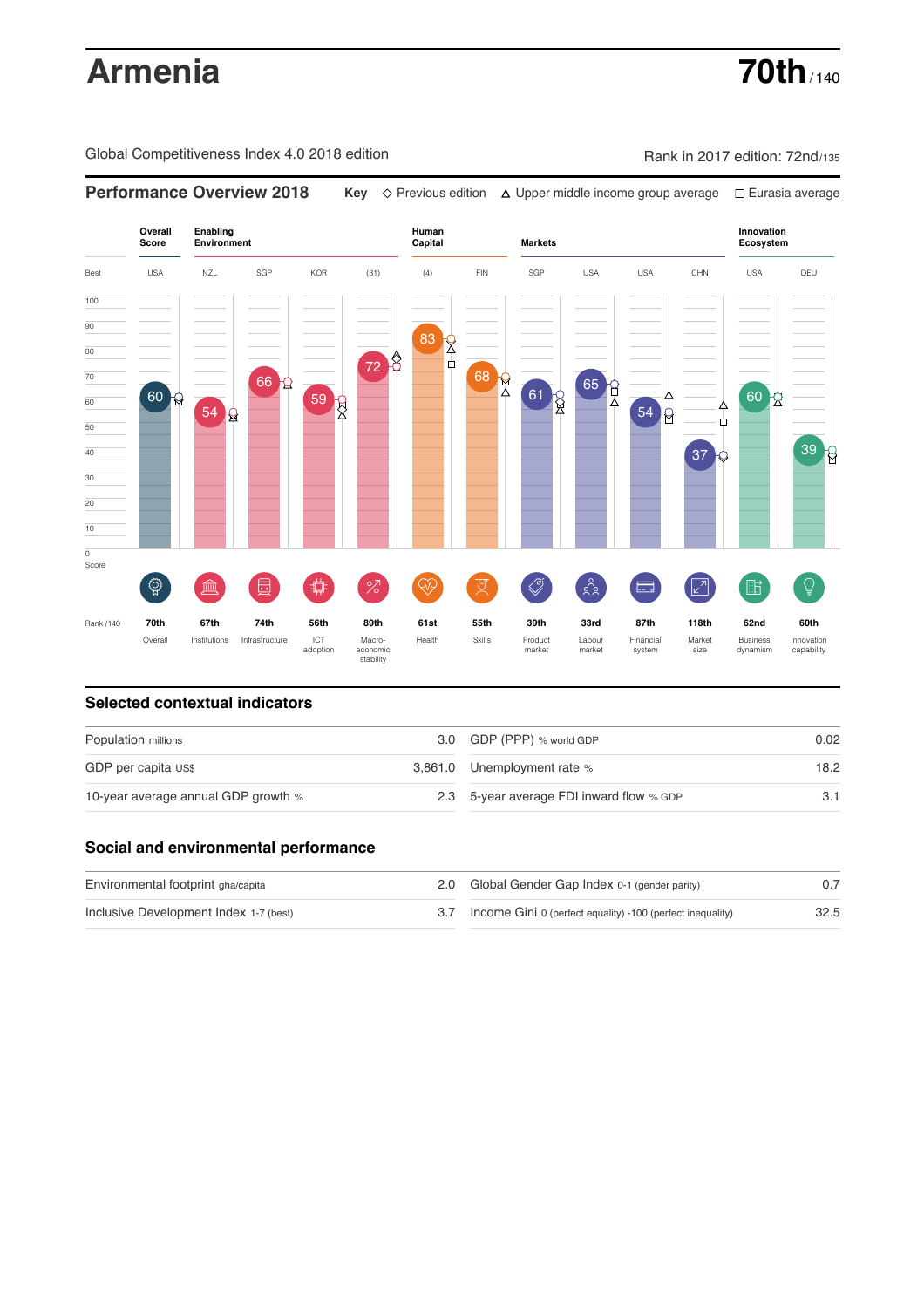# **Armenia 70th**/140

| <b>Index Component</b>                                                   | Value    | Score *              | Rank/140 | <b>Best Performer</b>       |
|--------------------------------------------------------------------------|----------|----------------------|----------|-----------------------------|
| 無<br>Pillar 1: Institutions 0-100 (best)                                 |          | 54.0 ↑               | 67       | <b>New Zealand</b>          |
| 1.01 Organized crime 1-7 (best)                                          | 5.2      | 69.6 ↑               | 47       | Finland                     |
| 1.02 Homicide rate /100,000 pop.                                         | 3.0      | 91.6 $\sqrt{ }$      | 71       |                             |
|                                                                          | 99.9     | $99.9$ 1             | 62       | Multiple (9)                |
| 1.03 Terrorism incidence 0 (very high) -100 (no incidence)               | 4.6      | 59.8 ↑               | 65       | Multiple (24)<br>Finland    |
| 1.04 Reliability of police services 1-7 (best)                           |          |                      |          |                             |
| 1.05 Social capital 0-100 (high)                                         | 42.1     | 42.1 ↑               | 122      | Australia                   |
| 1.06 Budget transparency 0-100 (best)                                    | 61.5     | $61.5 =$             | 49       | Multiple (2)                |
| 1.07 Judicial independence 1-7 (best)                                    | 3.5      | 41.9 ↑               | 85       | Finland                     |
| 1.08 Efficiency of legal framework in challenging regulations 1-7 (best) | 3.4      | 40.5 ↑               | 61       | Finland                     |
| 1.09 Freedom of the press 0-100 (worst)                                  | 30.0     | 70.0 ↑               | 65       | Norway                      |
| 1.10 Burden of government regulation 1-7 (best)                          | 3.8      | 47.0 ↑               | 41       | Singapore                   |
| 1.11 Efficiency of legal framework in settling disputes 1-7 (best)       | 3.7      | 45.1 $\uparrow$      | 68       | Singapore                   |
| 1.12 E-Participation Index 0-1 (best)                                    | 0.57     | 56.7 ↑               | 97       | Multiple (3)                |
| 1.13 Future orientation of government 1-7 (best)                         | 3.8      | 47.3 ↑               | 61       | Singapore                   |
| 1.14 Incidence of corruption 0-100 (best)                                | 35.0     | 35.0 $\uparrow$      | 91       | New Zealand                 |
| 1.15 Property rights 1-7 (best)                                          | 4.5      | 59.1 $\uparrow$      | 55       | Finland                     |
| 1.16 Intellectual property protection 1-7 (best)                         | 4.1      | 52.2 $\uparrow$      | 66       | Finland                     |
| 1.17 Quality of land administration 0-30 (best)                          | 21.5     | 71.7 ↑               | 39       | Singapore                   |
| 1.18 Strength of auditing and reporting standards 1-7 (best)             | 4.3      | 55.4 $\sqrt{ }$      | 87       | Finland                     |
| 1.19 Conflict of interest regulation 0-10 (best)                         | 6.3      | $63.0 =$             | 45       | Multiple (2)                |
| 1.20 Shareholder governance 0-10 (best)                                  | 5.3      | $53.0 =$             | 76       | Kazakhstan                  |
| 圓<br>Pillar 2: Infrastructure 0-100 (best)                               |          | 66.3 ↑               | 74       | Singapore                   |
| 2.01 Road connectivity index 0-100 (best)                                | 41.8     | $41.8 =$             | 112      | <b>United States</b>        |
| 2.02 Quality of roads 1-7 (best)                                         | 3.6      | 43.7 $\downarrow$    | 85       | Singapore                   |
| 2.03 Railroad density km of roads/square km                              | 22.8     | $57.1 =$             | 34       | Multiple (20)               |
| 2.04 Efficiency of train services 1-7 (best)                             | 3.1      | $34.4 \; \downarrow$ | 76       | Switzerland                 |
| 2.05 Airport connectivity score                                          | 11,238.7 | 33.2 $\uparrow$      | 93       | Multiple (8)                |
| 2.06 Efficiency of air transport services 1-7 (best)                     | 4.4      | 56.6 ↑               | 78       | Singapore                   |
| 2.07 Liner Shipping Connectivity Index 0-157.1 (best)                    | n/a      | n/a                  | n/a      | Multiple (4)                |
| 2.08 Efficiency of seaport services 1-7 (best)                           | 2.6      | $27.1$ 1             | 119      | Singapore                   |
| 2.09 Electrification rate % pop.                                         | 100.0    | $100.0 =$            | 1        | Multiple (66)               |
| 2.10 Electric power transmission and distribution losses % output        | 12.4     | $91.3$ ↑             | 82       | Multiple (9)                |
| 2.11 Exposure to unsafe drinking water % pop.                            | 6.5      | 95.4 $\uparrow$      | 40       | Multiple (23)               |
| 2.12 Reliability of water supply 1-7 (best)                              | 4.9      | 65.6 $\sqrt{ }$      | 66       | Switzerland                 |
| ₽<br>Pillar 3: ICT adoption 0-100 (best)                                 |          | 59.2 $\uparrow$      | 56       | Korea, Rep.                 |
| 3.01 Mobile-cellular telephone subscriptions /100 pop.                   | 119.0    | $99.2$ 1             | 71       | Multiple (68)               |
| 3.02 Mobile-broadband subscriptions /100 pop.                            | 66.8     | n/a                  | 74       | <b>United Arab Emirates</b> |
| 3.03 Fixed-broadband Internet subscriptions /100 pop.                    | 10.8     | $21.5$ 1             | 71       | Switzerland                 |
| 3.04 Fibre Internet subscriptions /100 pop.                              | 4.7      | n/a                  | 37       | Korea, Rep.                 |
| 3.05 Internet users % pop.                                               | 64.3     | 64.3 ↑               | 61       | Iceland                     |
|                                                                          |          |                      |          |                             |
| <sup>%</sup> Pillar 4: Macroeconomic stability 0-100 (best)              |          | $72.4 \; \downarrow$ | 89       | Multiple (31)               |
| 4.01 Inflation annual % change                                           | $-0.2$   | 97.9 $\sqrt{ }$      | 94       | Multiple (74)               |
| 4.02 Debt dynamics 0-100 (best)                                          | 46.9     | 46.9 ↓               | 101      | Multiple (36)               |
| Qv<br>Pillar 5: Health 0-100 (best)                                      |          | $82.7$ ↑             | 61       | Multiple (4)                |
| 5.01 Healthy life expectancy years                                       | 66.5     | 82.7 1               | 60       | Multiple (4)                |
| 섯<br>Pillar 6: Skills 0-100 (best)                                       |          | 67.6 $\uparrow$      | 55       | <b>Finland</b>              |
| 6.01 Mean years of schooling Years                                       | 11.7     | $77.8 =$             | 32       | Finland                     |
| 6.02 Extent of staff training 1-7 (best)                                 | 3.6      | 43.7 ↓               | 97       | Switzerland                 |
| 6.03 Quality of vocational training 1-7 (best)                           | 3.8      | 47.0 ↑               | 85       | Switzerland                 |
| Skillset of graduates 1-7 (best)<br>6.04                                 | 3.8      | 47.1 ↑               | 89       | Switzerland                 |
| 6.05 Digital skills among population 1-7 (best)                          | 4.4      | 57.0 ↑               | 58       | Sweden                      |
| Ease of finding skilled employees 1-7 (best)<br>6.06                     | 3.9      | 47.8 ↑               | 90       | <b>United States</b>        |
| 6.07 School life expectancy Years                                        | 13.0     | $72.0 =$             | 84       | Multiple (9)                |
| 6.08 Critical thinking in teaching 1-7 (best)                            | 3.6      | 43.9 ↑               | 54       | <b>United States</b>        |
| 6.09 Pupil-to-teacher ratio in primary education Ratio                   | 9.5      | $100.0 =$            | 5        | Multiple (6)                |